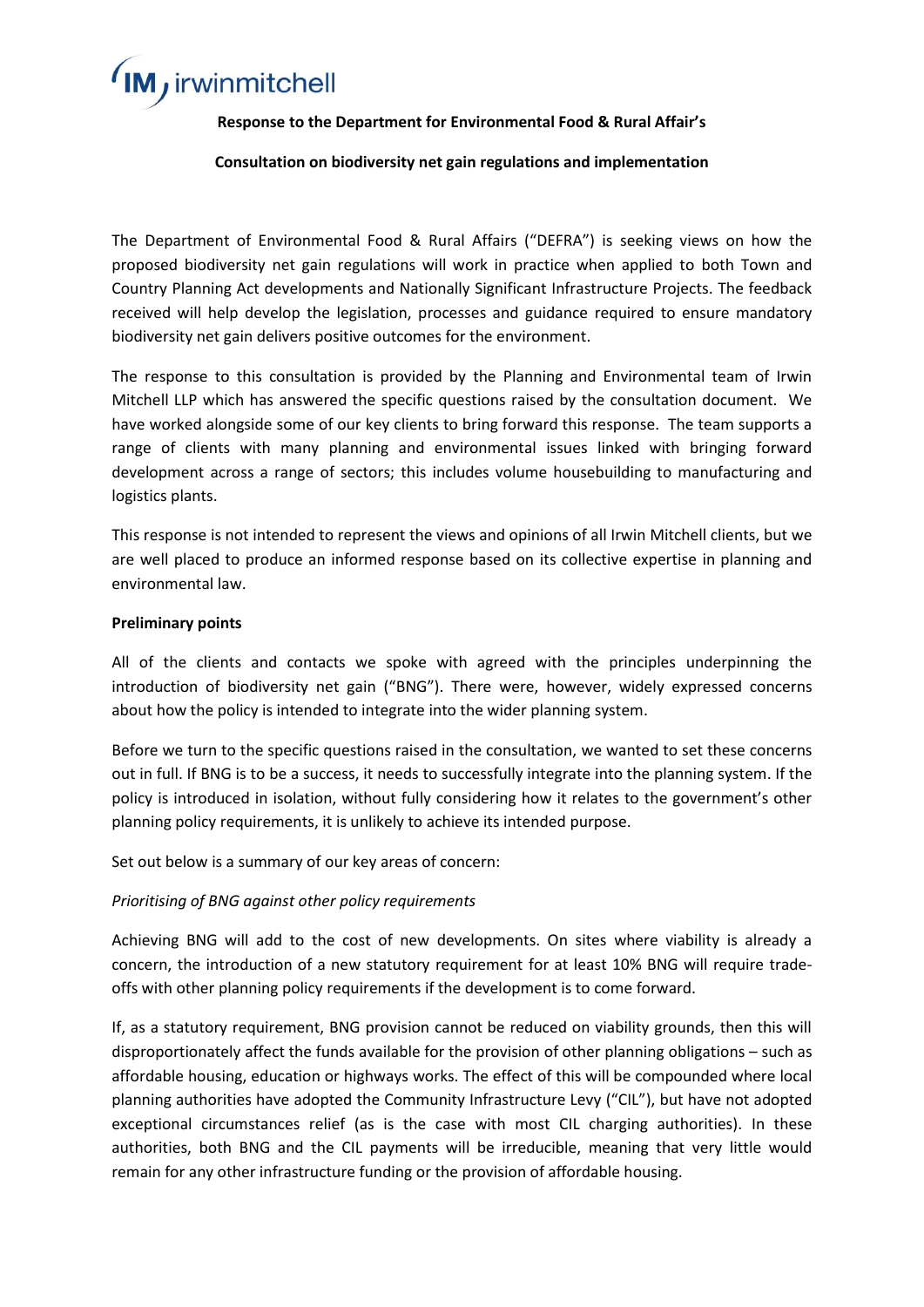The consultation does not give any guidance as to how BNG is to be balanced against other policy requirements on sites where viability is an issue. Given how contentious the question of infrastructure funding can be; clear guidance will be needed as to the government's priorities if the provision of BNG is not going to result in either a reduction in the number of brownfield sites coming forward for development; or a disproportionate reduction in infrastructure funding for other priorities – such as the provision of affordable housing.

#### *Interplay between BNG and CIL*

The consultation also contains no information on how BNG is intended to operate alongside CIL in the medium to long term. As stated above, the vast majority of charging authorities have not adopted exceptional circumstances relief. In these authorities, CIL payments cannot be reduced on viability grounds. This means that any reductions in planning obligations or policy requirements required to enable a scheme to come forward necessarily fall on other policy areas – such as the provision of affordable housing or other infrastructure funding obligations.

Clear guidance is required to demonstrate how BNG is intended to fit in with the CIL regime. In particular: is BNG intended to be funded ahead of CIL contributions; or can BNG requirements be reduced if the combination of BNG and CIL funding will render the scheme unviable?

It is also unclear whether Councils will be able to apply CIL funding towards creating their own habitat banks and, if so, how this would affect the requirement for developers to buy biodiversity credits for off-site schemes. Again, clear and detailed guidance is required to ensure that developers are not funding the same BNG improvements twice through different funding regimes.

#### *Interplay between BNG and Heritage Protection*

The current consultation also fails to consider how BNG is to apply to developments that involve works to heritage assets, such as listed buildings or registered parks and gardens. In these situations, the BNG proposals would need to be viewed through the lens of heritage protection, which may limit the type or amount of mitigation work that could be delivered on site.

Again, clear guidance is required to aid local planning authorities, and developers, in navigating the inevitable conflicts that will arise between the need to preserve or enhance a designated heritage asset and the requirement to deliver BNG as part of a development proposal.

#### *Impacts of proposed Planning Reform on the deliverability of these consultation proposals*

Concerns have also been raised about how BNG will operate in the event that the government decides to abolish s.106 Agreements, as envisaged in both the Planning for the Future White Paper and more recent announcements about the government's planning reform agenda.

At present, BNG requires s.106 Agreements to be entered into to secure both the delivery of on-site and off-site habitat enhancements and their long term maintenance and management. If s.106 Agreements are abolished, there will no longer be a mechanism in place that would allow BNG to be secured as part of the planning system. Care needs to be taken to ensure that the government's proposed planning reforms do not undermine the deliverability of BNG and/or that BNG requirements do not undermine the deliverability of the government's planning reform agenda.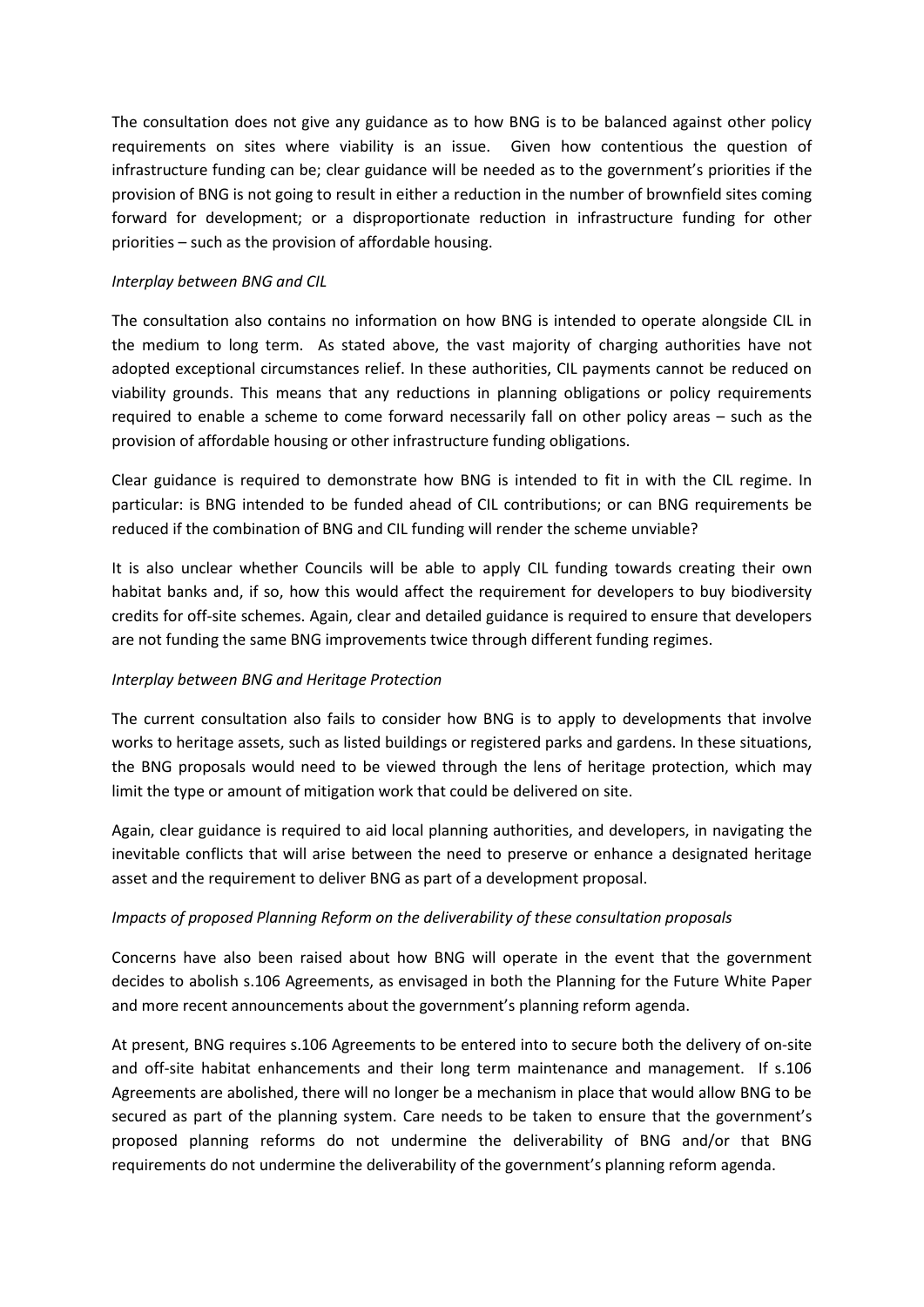#### **RESPONSE TO SPECIFIC QUESTIONS**

**Q1. Do you agree with our proposal to exempt development which falls below a de minimis threshold from the biodiversity net gain requirement?**

- **(a) for area based habitat** Yes
- **(b) for linear habitat** Yes

#### **Q2. Do you agree with our proposal to exempt householder applications from the biodiversity net gain requirement?**

Broadly, yes, especially as the biodiversity metric 3.0 makes allowance for householders who may develop their gardens in ways which reduce biodiversity. However, this exemption should continue to be reviewed as it would be best if all parcels of land could contribute to biodiversity in some way, especially as it is known that such applications can and do result in a loss.

# **Q3. Do you agree with our proposal to exempt change of use applications from the biodiversity net gain requirement?**

It is felt that the way a change of use can impact the biodiversity of a site needs to be more carefully considered, especially with the introduction of such wide use classes and the use of Article 4 in many planning authorities allowing changes between the use classes without full planning permission (and therefore without a biodiversity gain plan). Having a blanket approach for all change of use applications may not be appropriate.

It is recognised that some such applications may fall within other exemptions or be considered small sites.

#### **Q4. Do you think developments which are undertaken exclusively for mandatory biodiversity gains should be exempt from the mandatory net gain requirement?**

It is agreed that such projects should be exempt for biodiversity net gain and for some other environmental mitigation purposes to ensure that such developments remain as attractive and viable as possible for developers.

#### **Q5. Do you think self-build and custom housebuilding developments should be exempt from the mandatory net gain requirement?**

While it is recognised that some such developments will be ambitious in sustainability terms, it is ultimately up to the developer to use their land as desired. Much like our response to question 2 regarding householder applications, we believe any such exemption should be reviewed over time to ensure that biodiversity outcomes are being maximised on all parcels of land, where appropriate.

#### **Q6. Do you agree with our proposal not to exempt brownfield sites, based on the rationale set out above?**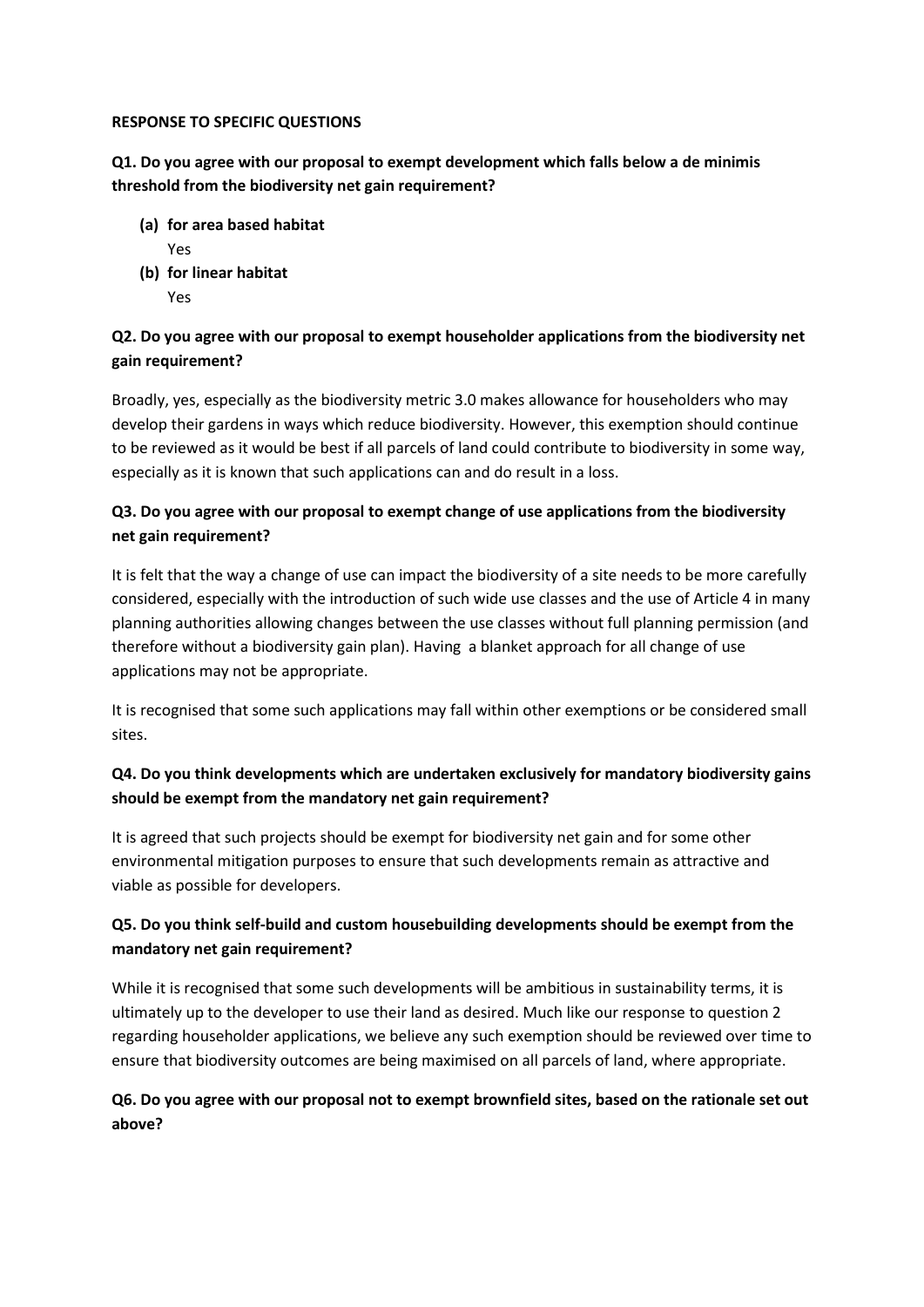It is agreed that brownfield sites offer great redevelopment potential. As such sites often have low biodiversity, the work required to introduce and sustain a 10% increase should generally be less than that required on a greenfield site and therefore may be attractive to developers. This in turn may encourage urban regeneration.

However, developers of brownfield sites already generally face a lot of additional costs. For example, because the site is contaminated and requires remediation, or the site may require the removal of existing infrastructure. The addition of BNG costs may make such sites unattractive to developers. Brownfield sites are often eyesores in urban areas and their development should be encouraged.

Also, some brownfield sites that have been vacant for a long time may actually have unexpectedly high biodiversity. It may be appropriate for planning authorities to be able to reduce the 10% requirement for brownfield sites that they are keen to be developed but score surprisingly high on the metric.

As stated in our introductory comments, above, clear guidance will be needed as to how BNG costs are to be factored into viability appraisals for brownfield sites and the order of priority to be given to them. If the government's intention is that BNG is to be prioritised over the provision of CIL, affordable housing or other local infrastructure, then this will need to be clearly set out.

#### **Q7. Do you agree with our proposal not to exempt temporary applications from the biodiversity net gain requirement?**

Yes, but there should be a measure against the length of time and use a temporary planning permission can be utilised before any BNG should be measured. So as with the answer to 8 below, careful monitoring is essential so as to not overburden a system which may be seeking a planning permission of a modest length. In reality it may take a habitat a significant period of time to fully recover and so expecting full recovery within two years may be unrealistic.

# **Q8. Do you agree with our proposal not to exempt development which would be permitted development but are not on account of their location in conservation areas, such as in areas of outstanding natural beauty or national parks?**

It is felt that such sites will need to be carefully monitored to ensure that developers and planning authorities are not overburdened and efforts are not duplicated due to the demands already in place when submitting or considering applications in conservation areas.

## **Q9. Are there any further development types which have not been considered above or in any previous net gain consultation, but which should be exempt from the BNG requirement or be subject to a modified requirement?**

In order to protect heritage assets, heritage gardens, registered parks and listed buildings, their development, and therefore maintenance, should be encouraged so that they do not fall into disrepair. Such sites should be considered for exemption or for a lesser requirement.

With designated heritage assets, the listing itself may well limit a developers ability to provide BNG enhancements on site without adversely affecting the historical significance of the asset in question.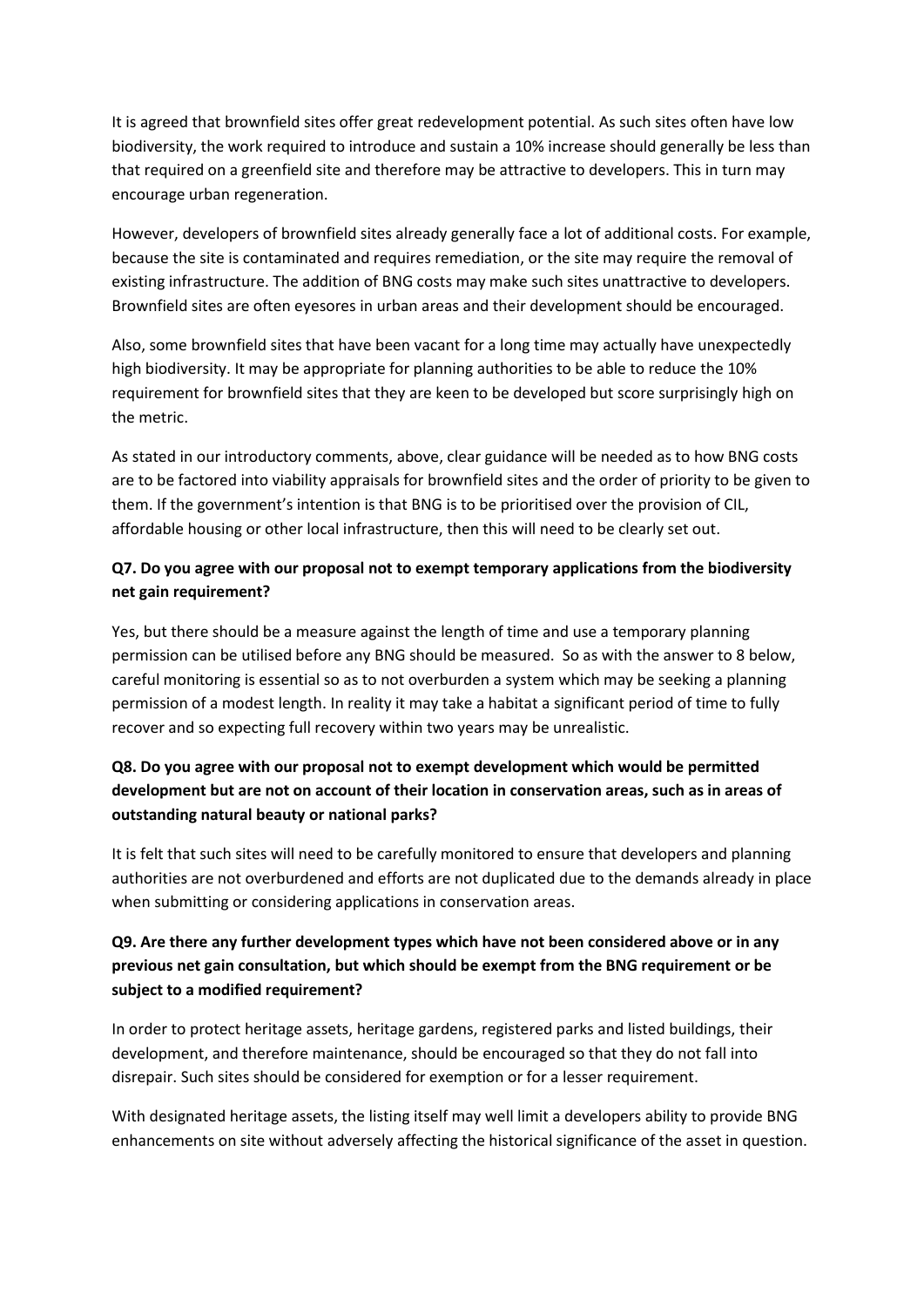Additionally, the developers of such sites will already incur additional costs when protecting the, for example, heritage assets and so development and protection of such assets may become unviable with additional costs required for increasing biodiversity by 10%.

It should also be considered whether exemptions or lesser requirements could be provided for housing types that are critically needed; for example, affordable housing and provision for the aging population. By providing temporary exemptions, developers may be encouraged to provide housing to meet the existing shortfalls.

#### **Q10. Do you agree with our proposal not to exempt development within statutory designated sites for nature conservation from the biodiversity gain requirement?**

Much like Question 8, it is felt that such sites will need to be carefully monitored to ensure that developers and planning authorities are not overburdened. However, it is agreed that such sites should not be exempt in principle due to the limitations of biodiversity metric 3. For example, the metric does not monitor the impact a development may have on different species.

We would, however, recommend reviewing the metric to see whether better account can be taken of non-landscape based measures that can be taken to improve the biodiversity of a development site or its impact on different species found within a site.

#### **Q11. Do you agree with the stated proposals for development (or component parts of a development) on irreplaceable habitats, specifically:**

**(a) The exclusion of such development from the quantitative mandatory biodiversity gain objective?** 

Yes, alternative consideration is required to protect irreplaceable habitats due to the limitations of biodiversity metric 3.

**(b) The inclusion of a requirement to submit a version of a biodiversity gain plan for development (or a component part of a development) on irreplaceable habitats to increase proposal transparency?**

Yes, and such plans should be publicly available in the same way as a biodiversity gain plan in order to be as transparent as possible. However, if the default position is that development on irreplaceable habitats will only be permitted in exceptional circumstances then the developer should not need to provide a plan until it has been confirmed to them that the development meets this standard.

- **(c) Where there are no negative impacts to irreplaceable habitat, to allow use of the biodiversity metric to calculate the value of enhancements of irreplaceable habitat?** Yes
- **(d) To use the powers in biodiversity net gain legislation to set out a definition of irreplaceable habitat, which would be supported by guidance on interpretation?**  Yes
- **(e) The provision of guidance on what constitutes irreplaceable habitat to support the formation of bespoke compensation agreements?**

Yes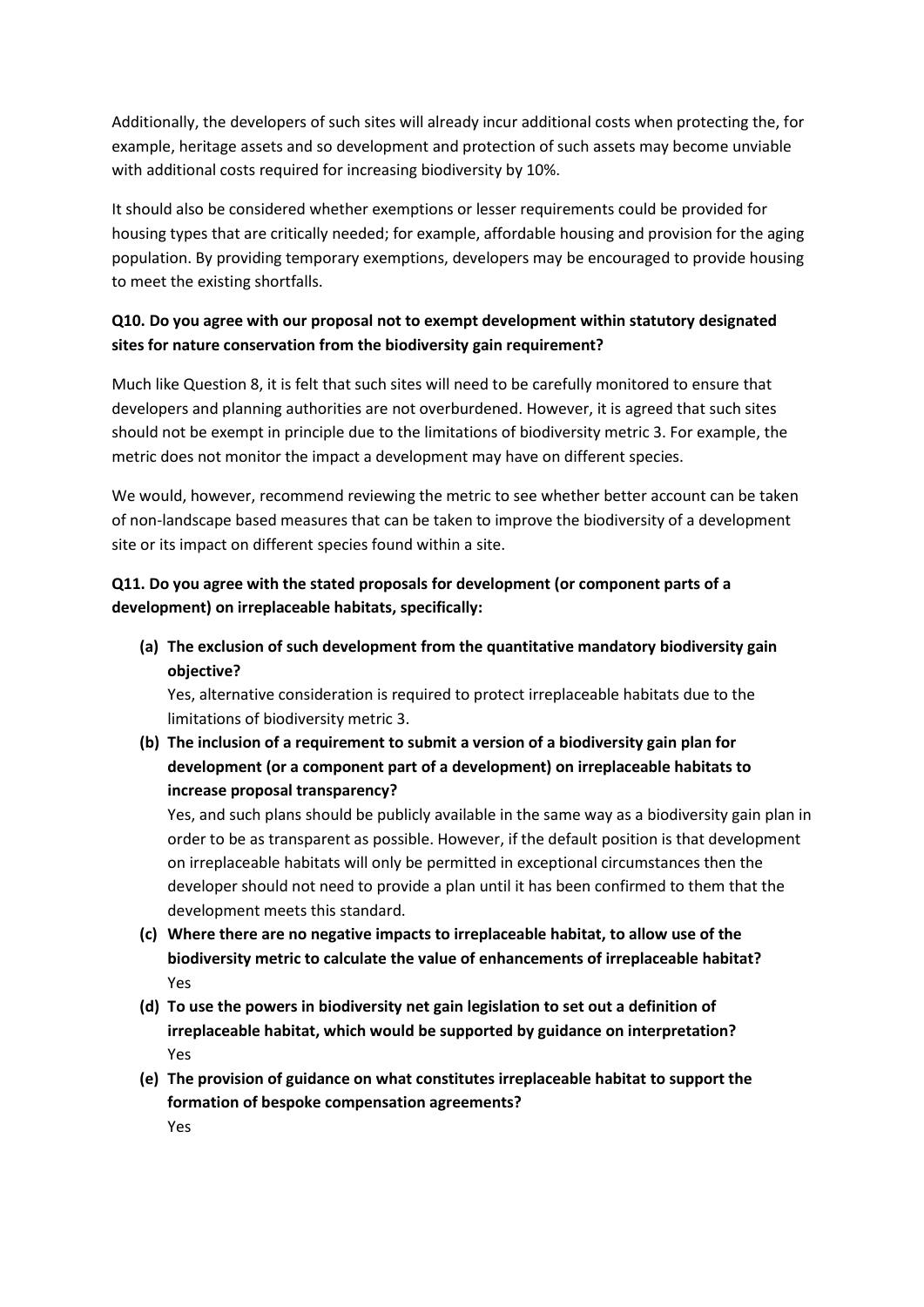# **Q12. Do you agree with our proposed approach that applications for outline planning permission or permissions which have the effect of permitting development in phases should be subject to a condition which requires approval of a biodiversity gain plan prior to commencement of each phase?**

Whilst it is agreed that approval should be sought prior to the commencement of each phase, the plans submitted should not be overly burdensome on developers or the planning authority and so perhaps a simplified version could be considered beyond the initial plan.

There also needs to be greater consideration of developments that are not "phased" within one planning permission; for example, if a drop-in consent is granted on an already authorised site or a retrospective application is made to rectify a discrepancy on a phase of a permission that has already been built. At which stage would the baseline be judged in such circumstances? Would it be proportionate to ask the developers making such applications to prepare an additional BNG plan?

#### **Q13. Do you agree with the proposals for how phased development, variation application and minerals permissions would be treated?**

It is agreed in principal that s73 applications should only require approval of a new biodiversity net gain plan if the application will amend the biodiversity value and any required s73 plans should apply the same baseline as the previous development.

Mineral permissions are complex as to when and how the baseline will be treated. Often such permissions in the aftercare period would mirror the BNG requirement, so careful management is required to ensure there is not double allocation.

# **Q.14 Do you agree that a small sites metric might help to reduce any time and cost burdens introduced by the biodiversity gain condition?**

Without sight of the proposed metric, it is difficult to say that it would definitely be beneficial and reduce time and costs burdens sufficiently. Even with a different metric, a 10% uplift may not be viable on smaller sites or affordable for smaller developers, and they may not be able to afford to purchase biodiversity credits if needed.

# **Q.15 Do you think a slightly extended transition period for small sites beyond the general 2-year period would be appropriate and helpful?**

At least an additional 24 month extension should be provided as construction costs are rising and, if a 10% uplift is required, smaller developers will need at least two years to plan for this work financially.

# **Q.16 Are there any additional process simplifications (beyond a small sites metric and a slightly extended transition period) that you feel would be helpful in reducing the burden for developers of small sites?**

It may be that developers of small sites need to be provided with more flexibility as it would be better to achieve some biodiversity creation rather than projects becoming unaffordable. For example, if smaller developers could make cumulative contributions to local conservation projects. This could also help alleviate concerns smaller developers may have about long term maintenance.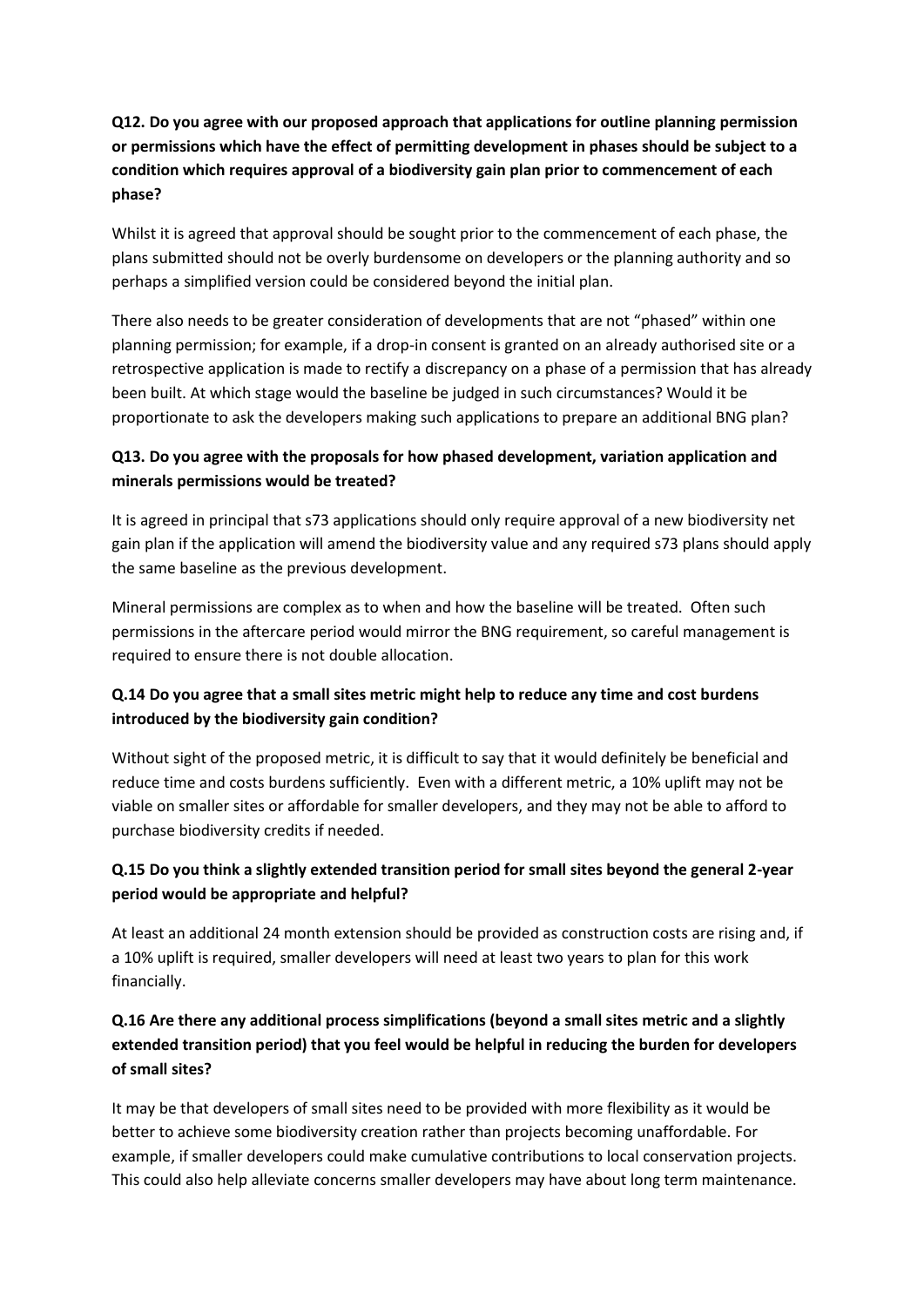# **Q.17 Are any targeted exemptions (other than that for irreplaceable habitat), reduced biodiversity net gain objectives, or other modified requirements necessary for the application of the biodiversity net gain requirement to NSIPs?**

Flexibility should be permitted to ensure NSIPs can still deliver other essential outcomes. It is considered that a reduced net gain requirement would be preferential to an exemption and to making such developments unviable.

# **Q.18 Do you agree that the above approach is appropriate for setting out the biodiversity net gain requirement for NSIPs?**

Yes

# **Q.19 Do you consider that November 2025 is an appropriate date from which NSIPs accepted for examination will be subject to the biodiversity net gain requirement?**

Broadly yes, although some phased developments with phases due to commence after November 2025 could provide opportunities for biodiversity net gain, even if a 10% increase would be unachievable. Developers and planning authorities should be encouraged to re-examine such applications and consider what proportionate action could be taken.

# **Q.20 Do you agree that a project's acceptance for examination is a suitable threshold upon which to set transition arrangements?**

Yes

# **Q.21 Would you be supportive of an approach which facilitates delivery of biodiversity net gain using existing landholdings by requiring a lighter-touch registration process, whilst maintaining transparency?**

Whilst we are supportive in principle, NSIPs have a huge potential for increasing biodiversity. It is important that providers are transparent in how biodiversity gains are being delivered and held to the same standards as other developers. Whilst there is an argument for reducing red tape so as to encourage developers to enhance biodiversity on their existing landholdings, the approach should be consistent across the board.

# **Q.22 Do you consider that this broad 'biodiversity gain plan' approach would work in relation to NSIPs**

Yes

**Q.23 Should there be a distinction made for NSIPs between on-site habitats (which are subject to the biodiversity net gain percentage) and those habitats within the development boundary which are included solely for environmental mitigation (which could be treated as off-site enhancement areas without their own gain objective)?**

No current response.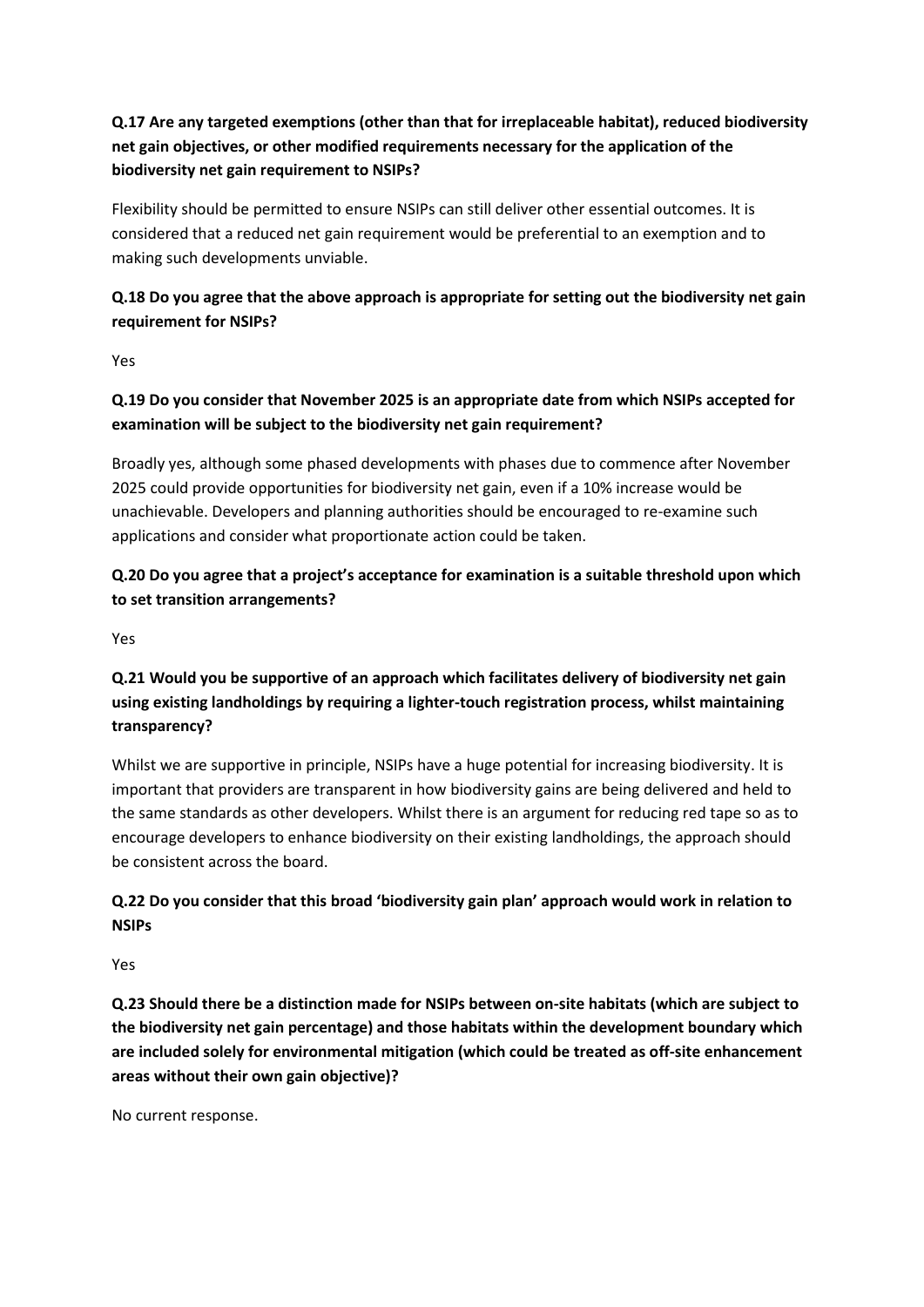**Q.24 Is there any NSIP-specific information that the Examining Authority, or the relevant Secretary of State, would need to see in a biodiversity gain plan to determine the adequacy of an applicant's plans to deliver net gain (beyond that sought in the draft biodiversity gain plan template)?**

No current response.

#### **Q.25 Do you think 30 years is an appropriate minimum duration for securing off-site biodiversity gains allocated to NSIPs?**

Due to the impact of NSIPs, maintenance of biodiversity gains should be encouraged for the lifespan of the infrastructure. However, as above, we see no reason to apply a different standard and believe there should be consistency across the board.

#### **Q.26 Are further powers or other measures needed to enable, or manage the impacts of, compulsory acquisition for net gain?**

NSIP providers should be incentivised to deliver gains within their existing boundary or through the purchase of market off-site biodiversity gains and should not rely on compulsory acquisition, which may only displace the problem. BNG does not fit neatly into the current system for compulsory purchase. It is likely to become highly controversial if land is subject to compulsory purchase for BNG improvements at a reduced level of compensation to that acquired for the project itself, or indeed, against the wishes of the landowner.

# **Q.27 Is any guidance or other support required to ensure that schemes which straddle onshore and offshore regimes are able to deliver biodiversity net gain effectively?**

Yes, although it is recognised that providing such guidance may take time and therefore the onshore element should be prioritised and introduced within the currently proposed timescales.

#### **Q.28**

**(a) Do you agree with the proposed content for the biodiversity gain information and biodiversity gain plan?**

Yes

# **(b) Do you agree with the proposed procedure for the submission and approval of biodiversity gain information and the biodiversity gain plan?**

A dispute resolution mechanism should be introduced for this stage. There could be disputes at this stage on various points, including the stated biodiversity value or the effectiveness of the enhancement works, and therefore a dispute resolution system should be provided to prevent applicants from becoming immoveable.

# **Q.29 We will continue to work with external stakeholder and industry on the form and content of the template. Do you agree with the proposed information to be included in a biodiversity gain plan as shown in the draft template?**

Yes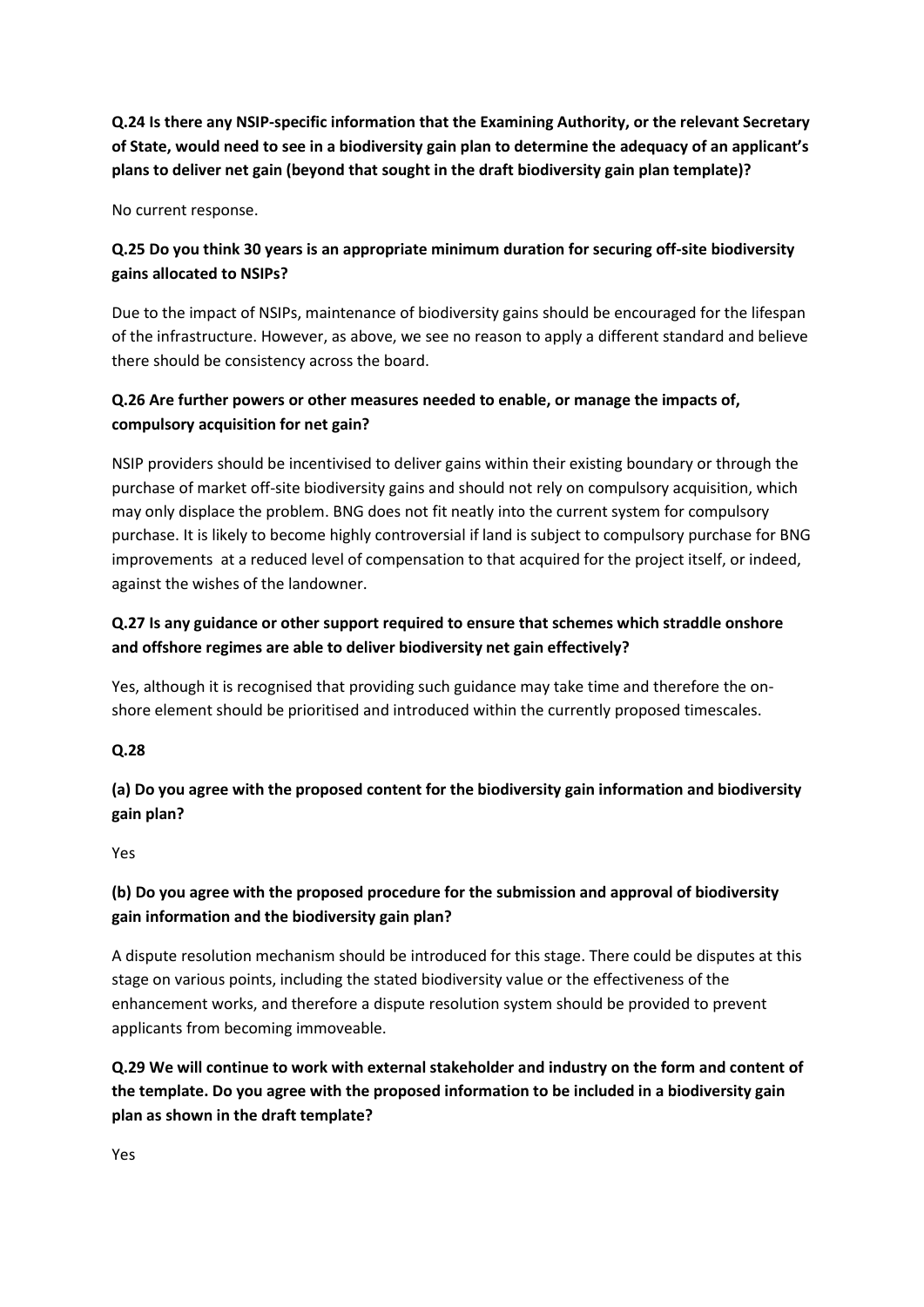#### **Q.30 Do you agree that further guidance is needed to support decision-making about what constitutes appropriate off-site biodiversity gains for a given development?**

It is agreed that further guidance should be provided. In particular, clearer guidance is needed on what "locally to the development site" means and how delivery outside of the local area will factor in to the number of credits required for any given site. Gains in urban locations should be realised where possible, but developers will need more clarity so that they can plan for upcoming developments on smaller sites.

#### **Q.31 How should the UK Government encourage or enable developers and landowners to secure biodiversity gain sites for longer than the minimum 30-year period?**

There are a wide range of incentives which could be deployed, including tax incentives or the availability of stewardship or environmental subsidy payments to landowners. We have no view on which of these are likely to be the most effective.

We are, however, concerned that there may not be an effective method of securing biodiversity sites in the longer term in the event that the government decides to abolish s.106 Agreements, as envisaged in both the Planning for the Future White Paper and more recent announcements about the government's planning reform agenda.

At present, BNG requires s.106 Agreements to be entered into to secure both the delivery of on-site and off-site habitat enhancements and their long term maintenance and management. If s.106 Agreements are abolished, there will no longer be a mechanism in place that would allow BNG to be secured as part of the planning system. Care needs to be taken to ensure that the government's proposed planning reforms do not undermine the deliverability of BNG and/or that BNG requirements do not undermine the deliverability of the government's planning reform agenda.

# **Q.32 Do you agree with our proposals for who can supply biodiversity units and the circumstances in which they may do so?**

More detail is required on how local planning authorities will be regulated when selling units to ensure they do not treat their own units preferentially, and on how creating biodiversity units on agricultural land may impact Agricultural Property Relief and Business Property Relief.

# **Q.33 Do you agree that developers which are able to exceed the biodiversity gain objective for a given development should be allowed to use or sell the excess biodiversity units as off-site gains for another development, provided there is genuine additionality?**

This is agreed in principle. Allowing developers to exceed the biodiversity gain objective and use the excess will provide developers of sites of differing sizes to deliver significant on-site gains on the appropriate sites. It will also encourage developers to retain a long term interest in their development sites and allow them to build up mini-habitat banks within their own property portfolios. For some developers, this may enable them to partially off-set the additional costs of delivering BNG on a highly constrained site, by using credits gained by over-delivering elsewhere.

# **Q.34 Do you agree with the proposed scope of the UK Government's role in facilitating the market, as set out above?**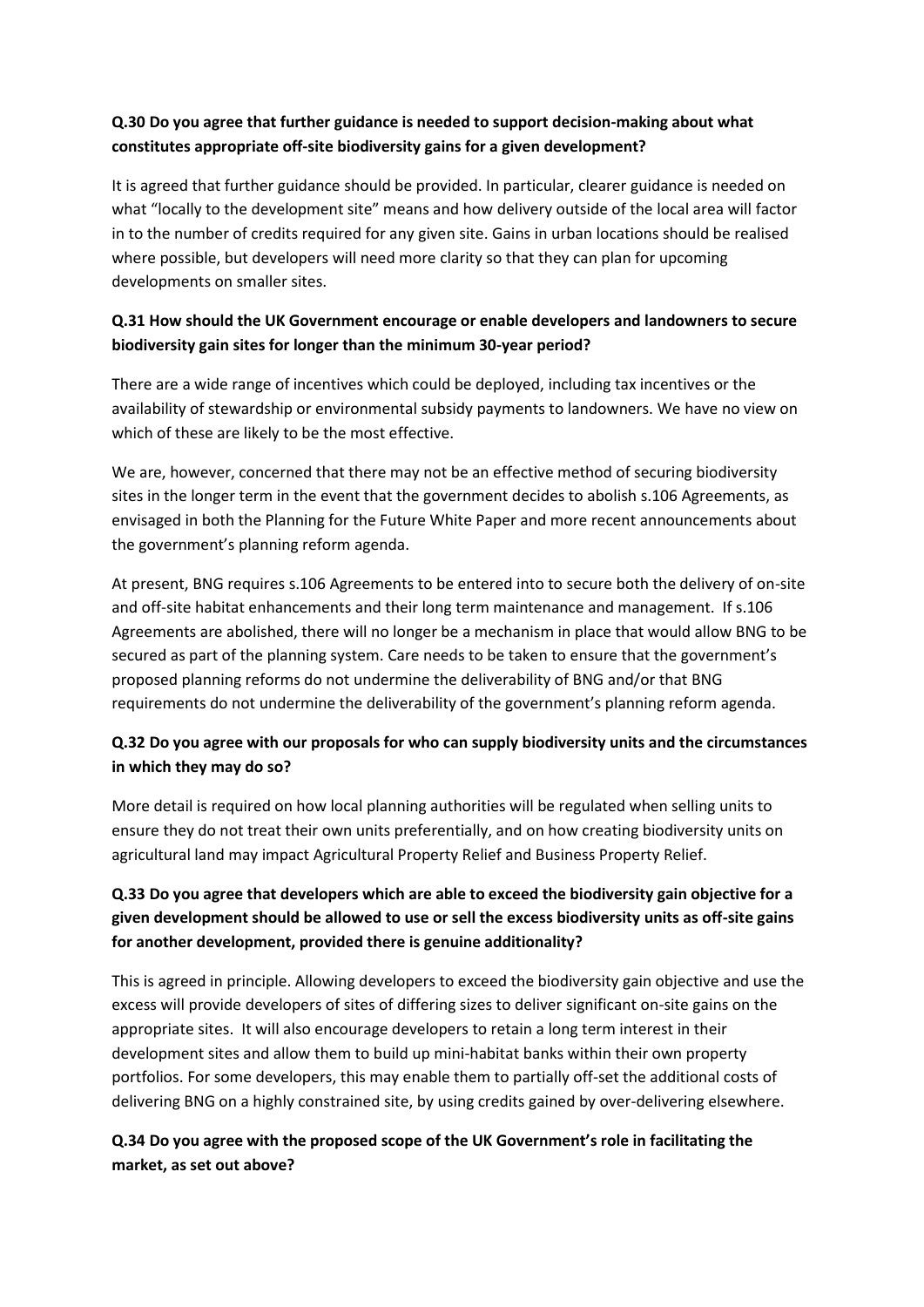Yes, although the market should be regulated to ensure planning authorities are not giving preferential treatment to their own units.

Also, it is difficult to currently judge the viability of the market without any knowledge of any units will be valued.

#### **Q.35 Are the proposals outlined here sufficient to enable and encourage habitat banking?**

More detail needs to be provided about the Natural Environment Investment Readiness Fund as the current proposal will require significant upfront finance which is unfeasible for many and so may not help supply and demand.

Also, will whether or not a banked site is "local" make a difference in the metric? For national developers, banking may be better encouraged if the locality of the banked units does not drastically reduce their score.

# **Q.36 Do you agree with our proposal that to be eligible to supply biodiversity units for mandatory biodiversity net gain, habitat must be created or enhanced on or after a specified date, proposed to be 30 January 2020?**

Yes

# **Q.37 Should there be a time limit on how long biodiversity units can be banked before they are allocated to a development? What would you consider an appropriate time limit?**

This should be monitored and considered further after the introduction of the biodiversity net gain requirement. If a strict time-limit is introduced and the demand for units is not sufficient, it could be that some valuable habitats are created and then lost due to not being allocated to a development before the end of the time limit.

# **Q.38 Do you agree that the eligibility criteria for adding sites to the biodiversity gain site register are sufficient?**

Yes, although please note our response to question 31.

# **Q.39 Do you agree that the register operator should determine an application with a maximum of 28 days unless otherwise agreed between both parties?**

It is agreed that a short timeframe should be provided to give certainty to the process. However, this is currently unrealistic given the resourcing of planning authorities and therefore much greater capacity will be needed for this timescale to be met.

#### **Q.40 Do you agree that this list of information requirements will be sufficient to demonstrate that a biodiversity gain site is legitimate and meets the eligibility criteria?**

If reviewing such applications were to fall to the planning authorities, they would need to be supported in gathering information on sites in their regions. The current system relies on a lot of local knowledge and/or reliance on information provided by the developer about the biodiversity on site prior to commencement of development. At present many local authorities do not have the in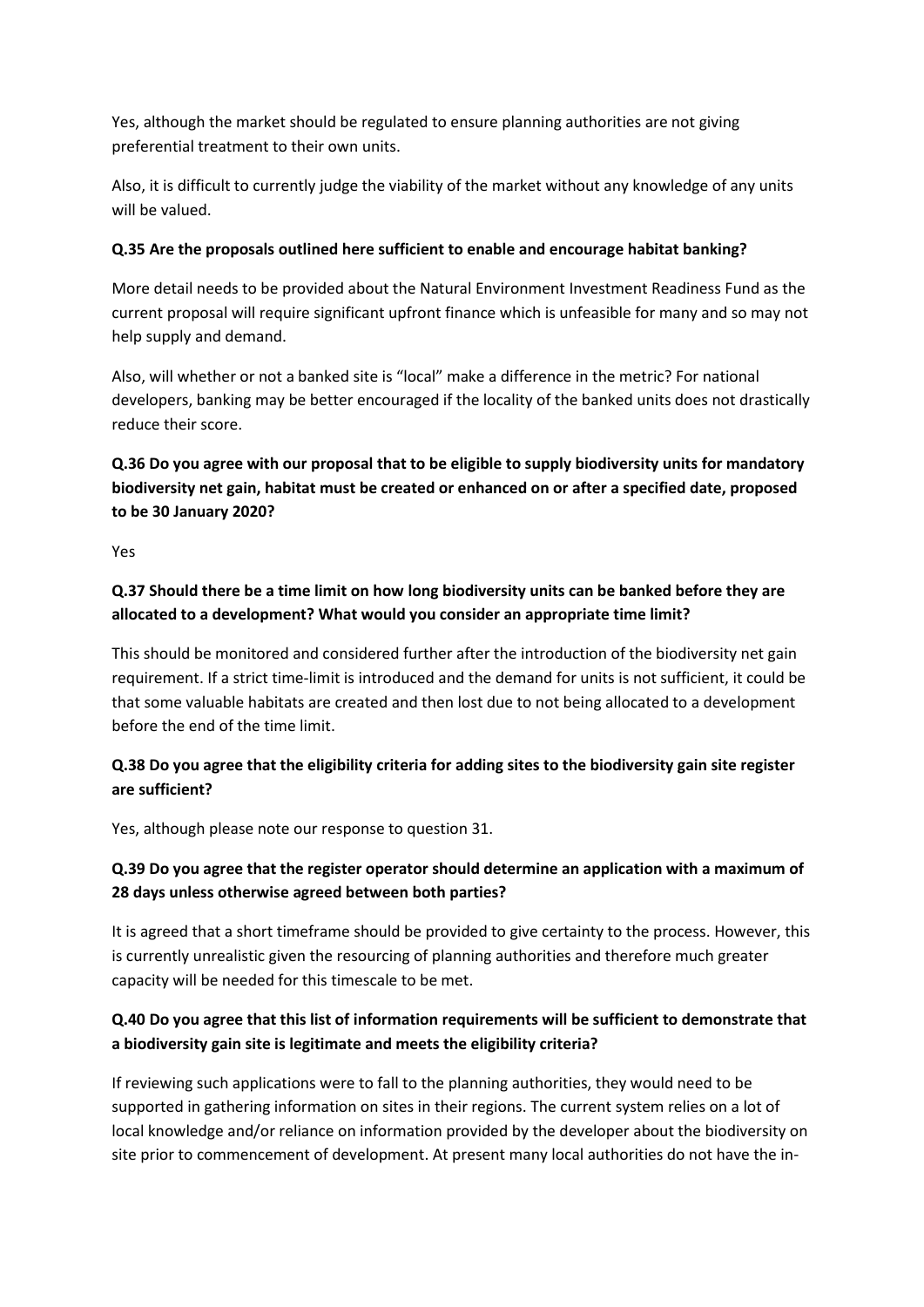house expertise required to make these judgements. Additional resourcing and support will be required to enable them to assess biodiversity gain sites accordingly.

# **Q.41 Do you agree that the UK Government should require a habitat management plan, or outline plan, for habitat enhancement to be included on the register?**

Yes, as transparency and visibility should encourage high-quality plans and proper maintenance.

#### **Q.42 Do you agree that the UK Government should allow the register operator to:**

#### **(a) Set a fee for registration in line with the principle of cost recovery?**

Yes, although the amount charged should be monitored and no more than costs recovery for the initial application as developers will already have additional costs to consider with the introduction of biodiversity net gain requirements. For developments undertaken by charitable bodies, registered providers and educational facilities, a rebate programme may be required.

#### **(b) Impose financial penalties for provision of false or misleading information?**

Yes

# **Q.43 Do you agree with our proposal to allow applicants to appeal a decision by the register operator where the applicant believes that the registration criteria have not been appropriately applied?**

Yes, although wider dispute resolution or appeal mechanisms may well be needed in addition.

#### **Q.44 Do you agree with our proposals for additionality with respect to:**

#### **(a) Measures delivered within development sites?**

Broadly supportive of being able to provide additional biodiversity units on one site and then use them on a separate site, but require further information. Allowing developers to exceed the biodiversity gain objective and use the excess will provide developers of sites of differing sizes to deliver significant on-site gains on the appropriate sites. It will also encourage developers to retain a long term interest in their development sites and allow them to build up mini-habitat banks within their own property portfolios. For some developers, this may enable them to partially off-set the additional costs of delivering BNG on a highly constrained site, by using credits gained by over-delivering elsewhere

- **(b) Protected species and off-site impacts to protected sites?** Yes
- **(c) On-site impacts on protected sites and any associated mitigation and compensation?**  Yes
- **(d) Achievement of River Basin Management Plan Objectives?** Yes
- **(e) The strengthened NERC Act duty on public authorities?**  Yes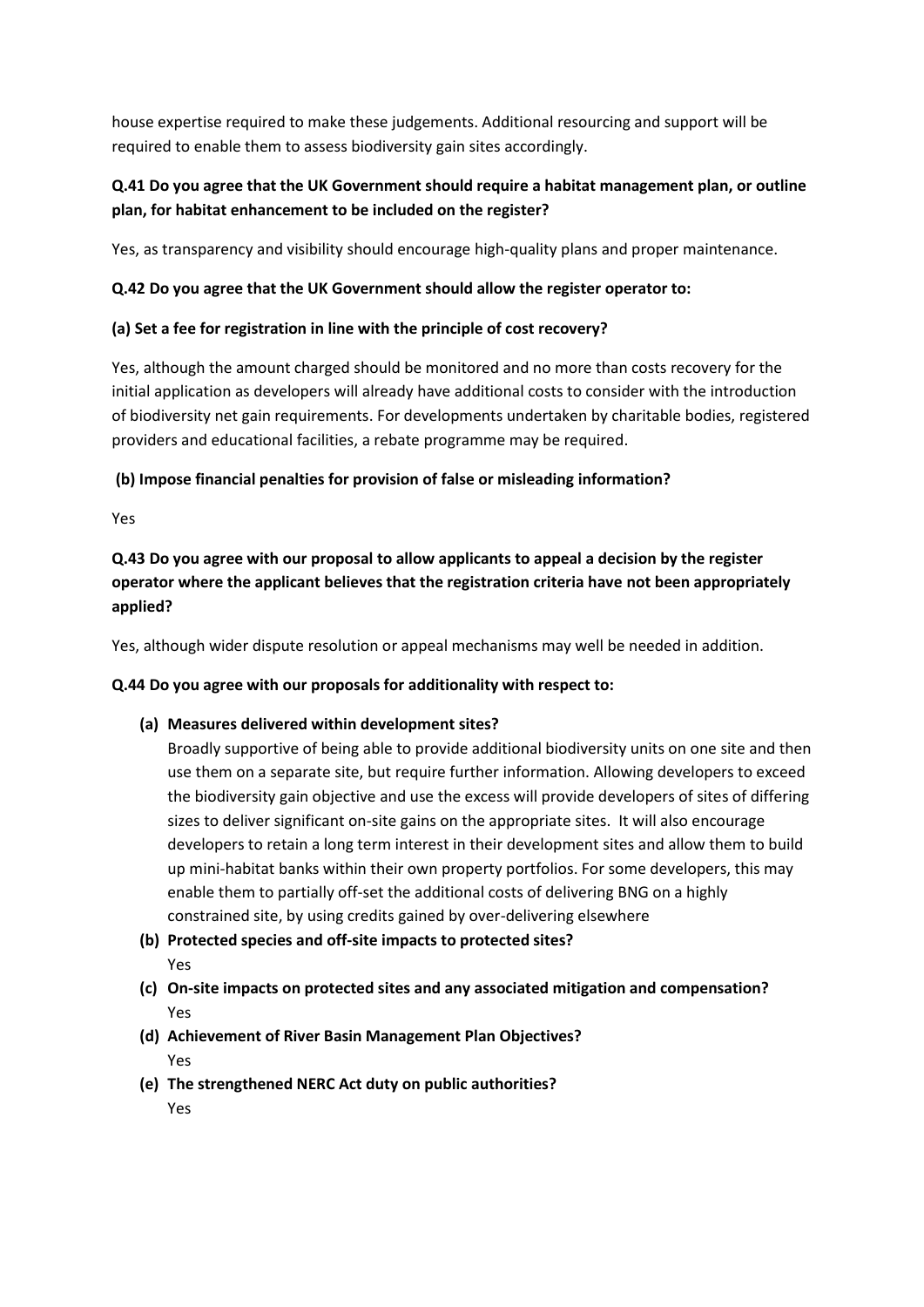**Q.45 Do you think that A) the non-designated features or areas of statutory protected sites and/or B) local wildlife sites and local nature reserves should be eligible for enhancement through biodiversity net gain?**

Yes

**Q.46 Do you agree that the enhancement of habitats, including designated features, within statutory protected sites should be allowed in the coastal, intertidal and marine environment as defined above?**

No current response

# **Q.47 Do you agree with our proposed approach to combining payments for biodiversity units with other payments for environmental services from the same parcel of land?**

Yes, although further detail is required on how creating biodiversity units on agricultural land may impact Agricultural Property Relief and Business Property Relief.

**Q.48 Are these proposals for statutory biodiversity credits sufficient to:**

**(a) Ensure, when supported by suitable guidance, that they are only used by developers as a last resort?** 

Without further information on the detail of your proposed approach, we cannot provide an opinion at this stage.

**(b) Mitigate the market risk associated with the sale of statutory biodiversity credits by the UK government?** 

Without further information on the detail of your proposed approach, we cannot provide an opinion at this stage.

## **Q.49 Do you think there are any alternatives to our preferred approach to credit sales, such as those outlined above, which could be more effective at supporting the market while also providing a last resort option for developers?**

Without further information on the detail of your proposed approach, we cannot provide an opinion at this stage.

#### **Q.50 Do the principles for how we will set, and review the credit price cover the relevant considerations?**

While it is acknowledged that credits should only be used as a last resort, placing them at an intentionally uncompetitive price may mean that small developers cannot afford to purchase credits if needed (which may be more commonplace for developers of small sites).

There is inevitably going to be a shortfall of units available on the market initially and so credits may need to be more accessible at the beginning of the scheme. An "uncompetitive" price may mean developers have to cut back on other standard development requirements (e.g. affordable housing provision, contributions to education and healthcare).

#### **Q.51 Do you agree with the proposed principles for credit investment?**